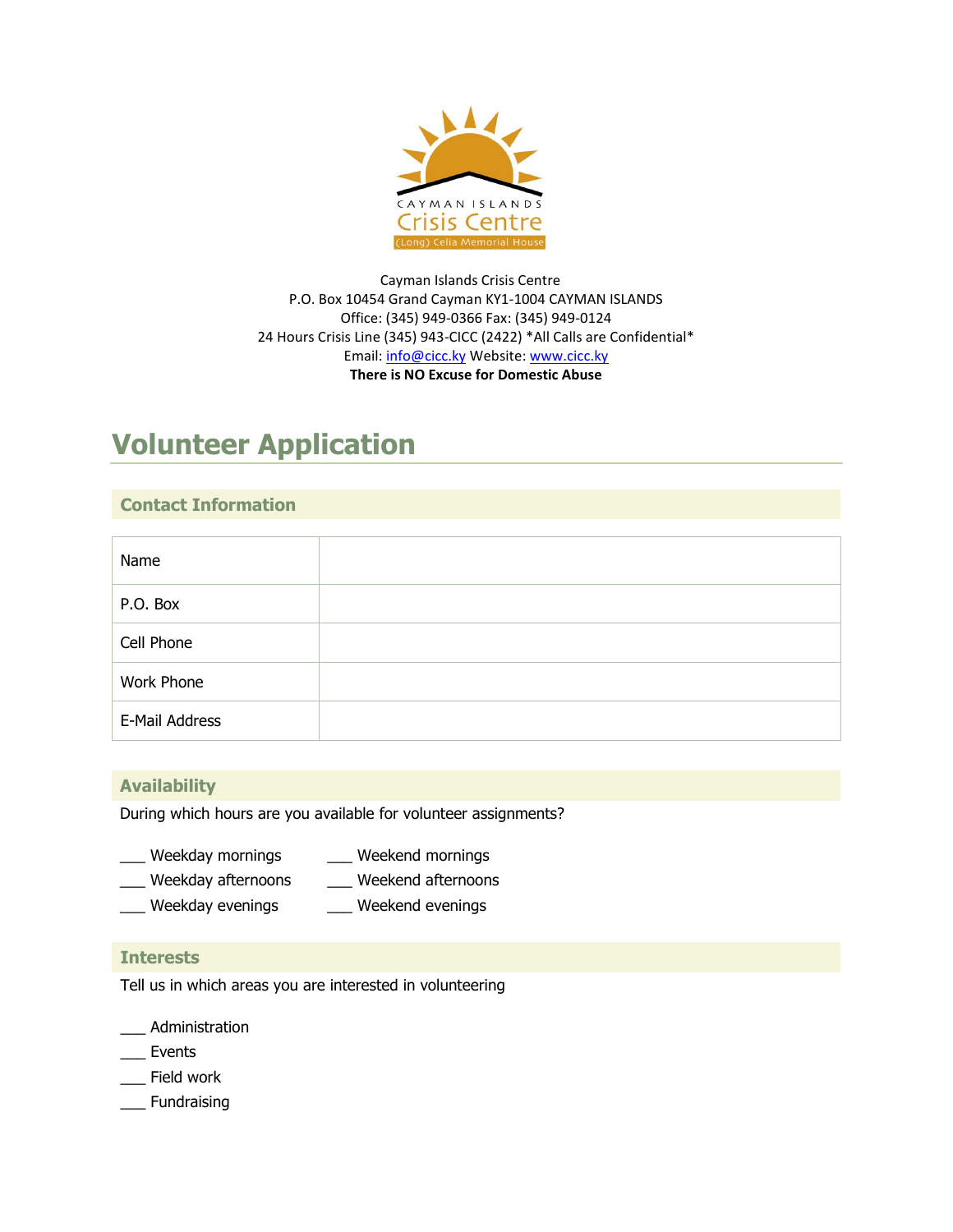\_\_\_ Deliveries

- \_\_\_ Staffing the Shelter & Crisis Phone Lines
- \_\_\_ Committee Work
- \_\_\_ Volunteer coordination

# **Special Skills or Qualifications**

Summarize special skills and qualifications you have acquired from employment, previous volunteer work, or through other activities, including hobbies or sports.

## **Previous Volunteer Experience**

Summarize your previous volunteer experience.

# **Person to Notify in Case of Emergency**

| Name                  |  |
|-----------------------|--|
| <b>Street Address</b> |  |
| City ST ZIP Code      |  |
| Home Phone            |  |
| Work Phone            |  |
| Cell Phone            |  |
| E-Mail Address        |  |